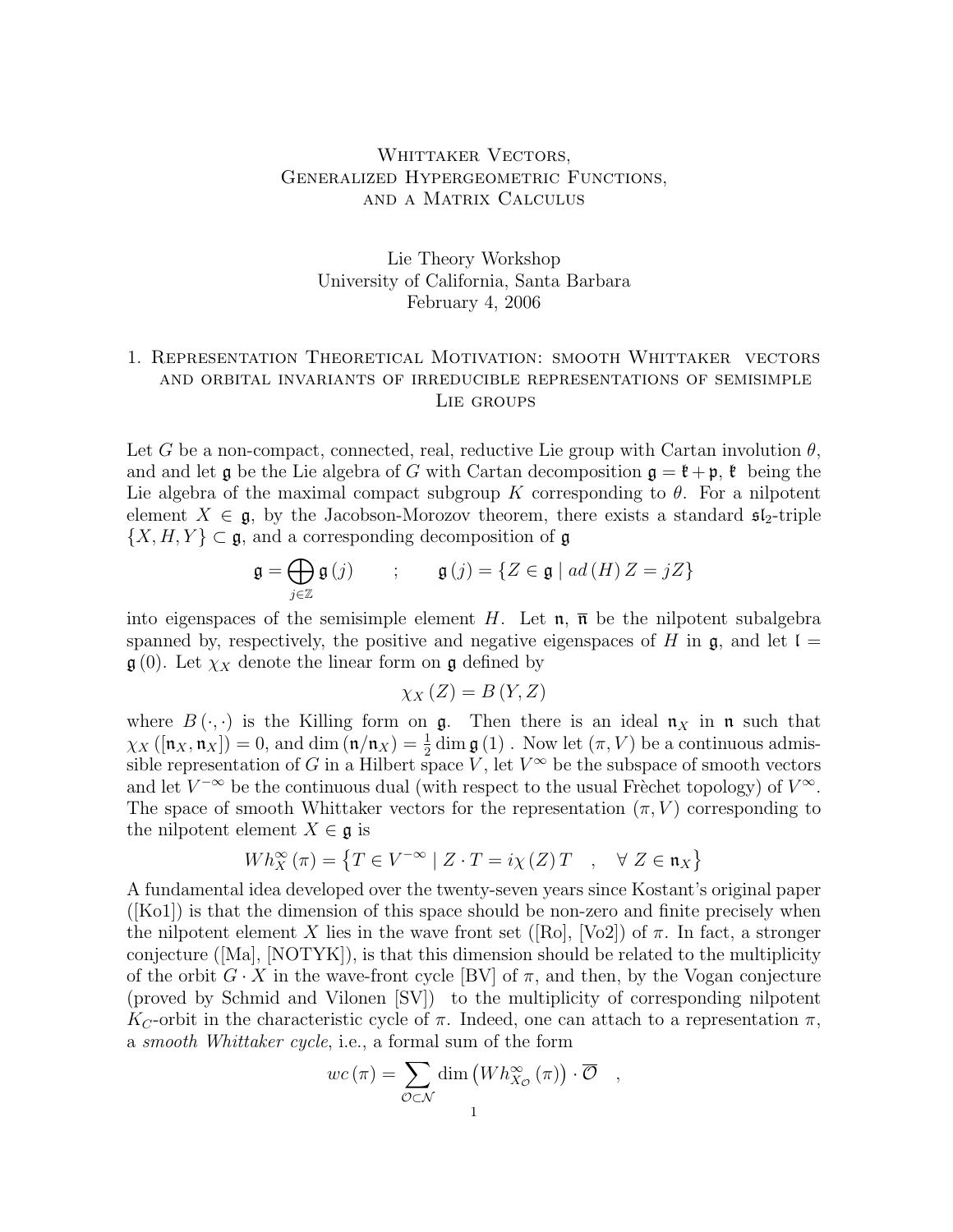where N is the set of nilpotent G-orbits and  $X_{\mathcal{O}}$  is a representative element of a G-orbit  $\mathcal O$  in  $\mathcal N$ , and then cast the conjectured relationship between dimensions of spaces of smooth Whittaker vectors and multiplicities of orbits in the characteristic cycle as an extension of the Vogan conjecture.

As an initial tack to uncovering the correspondence between characteristic cycles and Whittaker cycles, we have explored the details of the correspondence for a family of small unitary representations associated with simple non-euclidean Jordan algebras (see [Sa], [KS], [BSZ]). This happens to be a conveniently simple case, for each of these representations, the support of the characteristic cycle is the closure of a single  $K_{\mathbb{C}}$  orbit, and the multiplicity of this orbit in the characteristic cycle is one. During the course of this investigation, we also computed the Bernstein degrees [Vo1] of these representations; and this computation has rather interesting connections with generalized Selberg integrals and generalized hypergeometric functions that we intend to explore further.

The unipotent representations studied arise as follows: let G be a simple Lie group, K a maximal compact subgroup corresponding to a Cartan involution  $\theta$ . Assume that G has a parabolic subgroup P with Levi decomposition  $P = LN$ , such that N is abelian and P is conjugate to  $\theta(P)$ . In such a situation, the nilpotent Lie algebra  $\mathfrak{n} = Lie(N)$ has a natural Jordan algebra structure, L is the group of automorphisms of  $\mathfrak n$ , and G is the "conformal group" of **n**. Write  $M = L \cap K$ , let t be a maximal toral subalgebra in the orthogonal complement of  $\mathfrak{m} = Lie (M)$  in  $\mathfrak{k} = Lie (K)$ , and let  $\Sigma = \Sigma (\mathfrak{k}; \mathfrak{t})$  be the restricted root system for t in  $\mathfrak{k}$ . It turns out that are only three possibilities for  $\Sigma$ :  $\Sigma = A_{n-1}, C_n$ , or  $D_n$ , where  $n = \dim(\mathfrak{t})$ . Moreover, there is a uniform prescription for writing down the restricted root systems  $\Sigma$ : one can adopt a Euclidean basis  $\{\gamma_1, \ldots, \gamma_n\}$ of  $\mathfrak{t}^*$  such that simple roots of  $\mathfrak{t}$  in  $\mathfrak{k}$  take the form  $\{\gamma_i - \gamma_{i-1}\}, i = 1, \ldots, n-1$ , together with  $2\gamma_n$  and  $(\gamma_{n-1} + \gamma_n)$  in the cases where, respectively,  $\Sigma = C_n$  and  $D_n$ . It then happens that, for a given G, the short roots  $\pm \gamma_i \pm \gamma_j \in \Sigma$  all have a common multiplicity, d, and the long roots  $2\gamma_i$  all have a common multiplicity e (and both of the integers d and e can be related back the Jordan algebra structure of n). Set  $r = d(n-1) + e$  and let  $\nu$  be the positive character for L such that  $v^{2r}$  is the determinant of the adjoint action of L on n. For  $t \in \mathbb{R}$ , let  $I(t)$  denote the (normalized) induced representation  $Ind_{\overline{P}}^G(\nu^t)$ .

#### 2. Kostant's Construction

In [K2], B. Kostant provides an explicit construction of a family  $\pi_r$ ,  $r \in (-1,\infty)$ , of unitary irreducible representations of simply connected covering group of  $SL(2,\mathbb{R})$  in terms of  $L_2$  functions on  $(0,\infty) \subset \mathbb{R}$ , and determines the smooth Whittaker vectors for the nilpotent elements  $e =$  $\left(\begin{array}{cc} 0 & 1 \\ 0 & 0 \end{array}\right)$  and  $f =$  $\left(\begin{array}{cc} 0 & 0 \\ 1 & 0 \end{array}\right)$  of  $\mathfrak{sl}_2$ . Let  $\mathfrak{n} = span(f)$  and  $\bar{\mathfrak{n}} = span(e)$ . (We remark, that although it is more conventional to regard  $\mathfrak{n}, \bar{\mathfrak{n}}$  as, respectively, the subalgebras of strictly upper and strictly lower triangular matrices In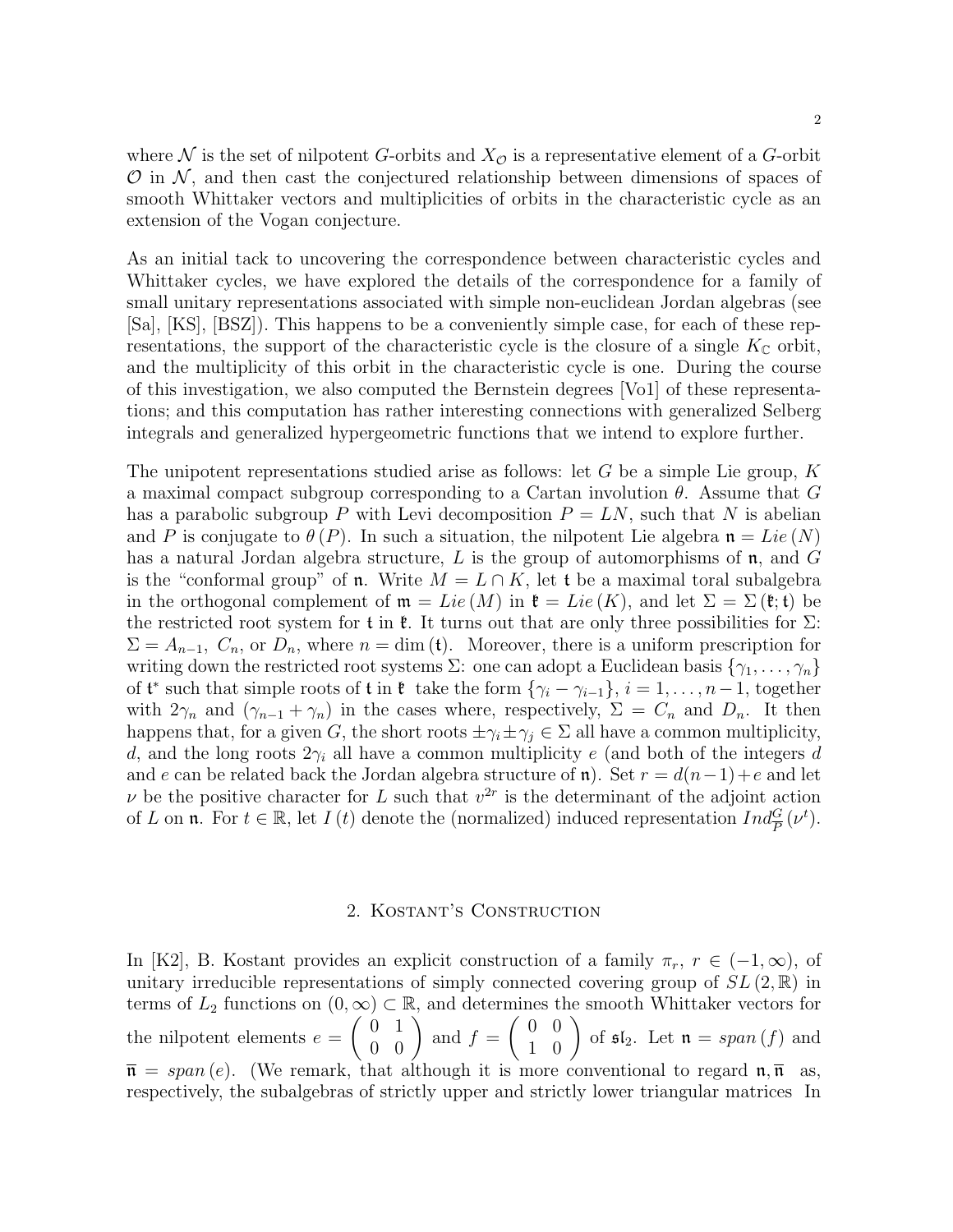what follows, we shall be considering realizations obtained by restricting the corresponding principal series representation to  $\overline{N} \sim \overline{\mathfrak{n}}$  and then carrying out a Fourier transform.) In this realization, for each  $X \in (0,\infty)$ , there is a unitary character  $\chi_X = i Tr(X)$ of  $\bar{\mathfrak{n}}$  and Kostant shows that the corresponding delta functional  $\delta_X \in L_2(0, \infty)^{-\infty}$  provides a basis for the space of smooth Whittaker vectors  $Wh_{\overline{n}}^{\infty} (L_2(0,\infty)^{-\infty})$ . Kostant also shows that, in this realization, the smooth Whittaker vectors corresponding to the opposite nilpotent subalgebra n correspond to integration against a certain (modified) Bessel functions, and that the two kinds of smooth Whittaker functionals are related via a Hankel transform.

There are several salient features of Kostant's construction that we hope to replicate for a particular family of unipotent representations of  $GL(2n,\mathbb{R})$ ; namely, that:

- the representations are realized in a  $L_2$ -space; in our case the  $L_2$  functions on an *L*-orbit  $\mathcal O$  in  $\mathfrak n$ ;
- one can realize the smooth Whittaker vectors for one nilpotent subalgebra  $\bar{\mathfrak{n}}$  as delta functionals  $\delta_X$ ,  $X \in \mathcal{O}$ ;
- the differential equations for smooth Whittaker functions for the opposite nilpotent n are of hypergeometric type
- the asymptotics of solutions of these differential equations as their argument  $x$ approaches the algebraic-geometric boundary of the orbit and as  $x$  approaches  $\infty$  allow one to prove that integrating against these "Whittaker functions" yields a continuous linear functional on the space of smooth vectors;
- the action of the long Weyl group element which provides a mapping from Whittaker vectors for **n** to Whittaker vectors for  $\bar{\mathfrak{n}}$ , can be implemented by a generalized Hankel transform.

The representations of  $GL(2n,\mathbb{R})$  we are considering are singular unitary representations  $\pi_q$ , that occur as the unique irreducible unitarizable quotients of normalized principle series representations  $Ind_P^G(\nu_q)$   $(q = 1, \ldots, n)$ , of the type studied in the preceding project. By restricting to  $\overline{N} \approx \overline{\mathfrak{n}}$  we get the "non-compact picture" of  $Ind_P^G(v_q)$ and, by Fourier transform ([BSZ]), a realization of the unitarizable quotient in terms in  $\mathcal{H}_q = L^2(\mathcal{O}_q, d\mu_q), \mathcal{O}_q = L \cdot X_q$  being a particular orbit<sup>1</sup> of the Levi subgroup  $L = MA$ of P in n that comes equipped with a uniquely defined equivariant measure  $d\mu_q$ . Fourier transforming the canonical action of **n** and  $\bar{\mathbf{n}}$  in the non-compact picture, we obtain partial differential equations for "Whittaker distributions" on  $\mathcal{O}_q$ . As in Kostant's study of  $SL(2,\mathbb{R})$ , it turns out [BZ] that the smooth Whittaker functionals corresponding to the nilpotent subalgebra  $\bar{\mathfrak{n}}$  are multiples of Dirac distributions  $\delta_y, y \in \mathcal{O}_q$  on  $L_2(\mathcal{O}_q, d\mu_q)$ .

<sup>&</sup>lt;sup>1</sup>These orbits are the L-orbits of the  $X_q = c_1 + \cdots + c_q$ , where the  $\{c_i\}_{i=1}^n$  is a set of primitive idempotents of  $\mathfrak{n} \approx M_{n,n}(\mathbb{R})$  regarded as a Jordan algebra.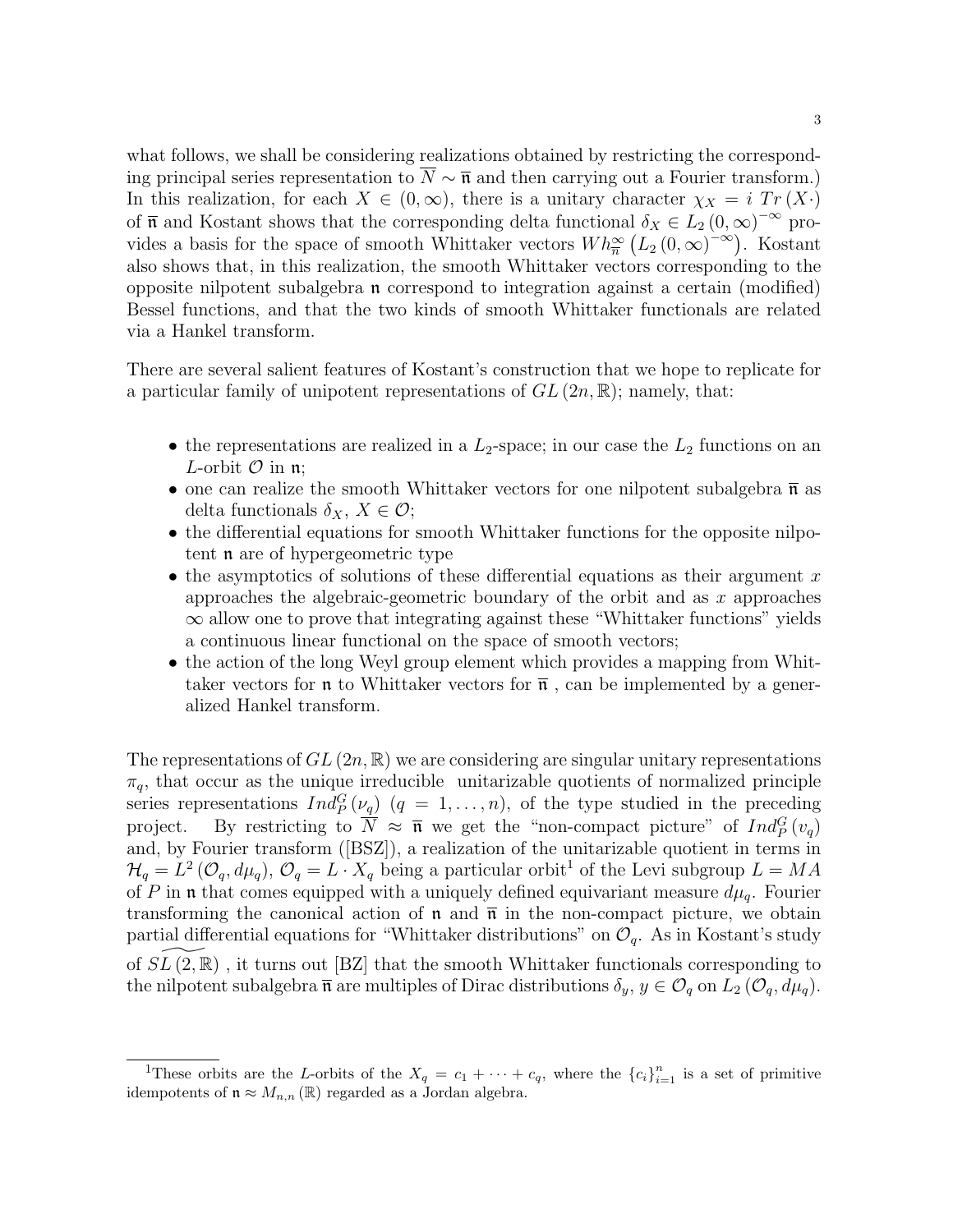The ultimate goal of this project is to show that the smooth Whittaker functionals corresponding to the opposite nilpotent  $\mathfrak n$  correspond to integration against certain generalized hypergeometric functions, in a manner analogous to Kostant's use of Bessel functions. To do so, however, we not only need to exhibit solutions  $\psi$  of the Whittaker PDEs, but also to demonstrate that they decay rapidly enough at  $\infty$  and upon approach to the (algebraic-geometric) boundary of the orbit so that

$$
\int_{\mathcal{O}_q} \psi f d\mu_q < \infty
$$

for any smooth vector  $f \in L_2(\mathcal{O}_q, d\mu_q)$ .

Now it turns out the that, in terms of the natural Euclidean coordinates for  $\mathfrak{n} \simeq$  $M_{n,n}(\mathbb{R}) \simeq \mathbb{R}^{n^2}$ , the Whittaker condition

$$
Z \cdot \psi(\mathbf{x}) = i \langle Y, Z \rangle \psi(\mathbf{x}) \qquad , \quad \forall \ Z \in \mathfrak{n}_q
$$

reduces to the problem of finding conjugacy invariant solutions of the following system of PDEs for a function  $\psi$  on  $M_{q,q}(\mathbb{R})$  (the space of  $q \times q$  real matrices)

(4) 
$$
\left(\sum_{k=1}^{q} x_{ik} \frac{\partial}{\partial x_{ki}} \frac{\partial}{\partial x_{jk}} - s \frac{\partial}{\partial x_{ij}} - \lambda \delta_{ij}\right) \psi = 0 \quad , \quad i, j = 1, ..., q
$$

This brings us to

Objective 2.1. Demonstrate that the differential equations (4) have generalized hypergeometric functions as their unique, analytic, conjugacy invariant solutions.

We note that hypergeometric functions of matrix arguments have been studied for many years ([He], [Ja] [Mu)) and that they remain a very prominent topic in the mathematical literature. ([GR], [Ko], [VK], [HO]). To make explicit contact with the literature, however, is not exactly straightforward. For the explicit expressions for the hypergeometric functions of matrix argument that occur in the literature are typically expressed in terms of the eigenvalues of matrices lying in a symmetric cone rather than the matrix arguments themselves. Moreover, such hypergeometric functions that are typically written down as infinite series of the form

$$
{}_{p}F_{q}(a_{1},...,a_{p};b_{1},...,b_{q};\mathbf{x}) = \sum_{d=0}^{\infty} \sum_{\lambda \in \mathcal{P}(d)} \frac{[a_{1}]_{\lambda} \cdots [a_{p}]_{\lambda}}{[b_{1}]_{\lambda} \cdots [b_{q}]_{\lambda} d!} \Phi_{\lambda}(\mathbf{x})
$$

where  $P(d)$  is the set of partitions of d,  $\{\Phi_{\lambda} | \lambda \in \mathcal{P}\}\$  as is a basis for the symmetric polynomials, and  $[a]_{\lambda}$  is a generalized Pochhammer symbol corresponding to the partition  $\lambda$ (the precise form of which depends on the choice of  $\{\Phi_{\lambda}\}\)$ ). We remark that the choice of basis  $\{\Phi_{\lambda}\}\$ is not meant to seem arbitrary. Initially, only zonal polynomials were used. Even today, many of the properties of such generalized hypergeometric functions, for example, that they satisfy certain differential equations, are proved by appealing to the special properties, especially combinatorial properties, of the bases  $\{\Phi_{\lambda}\}.$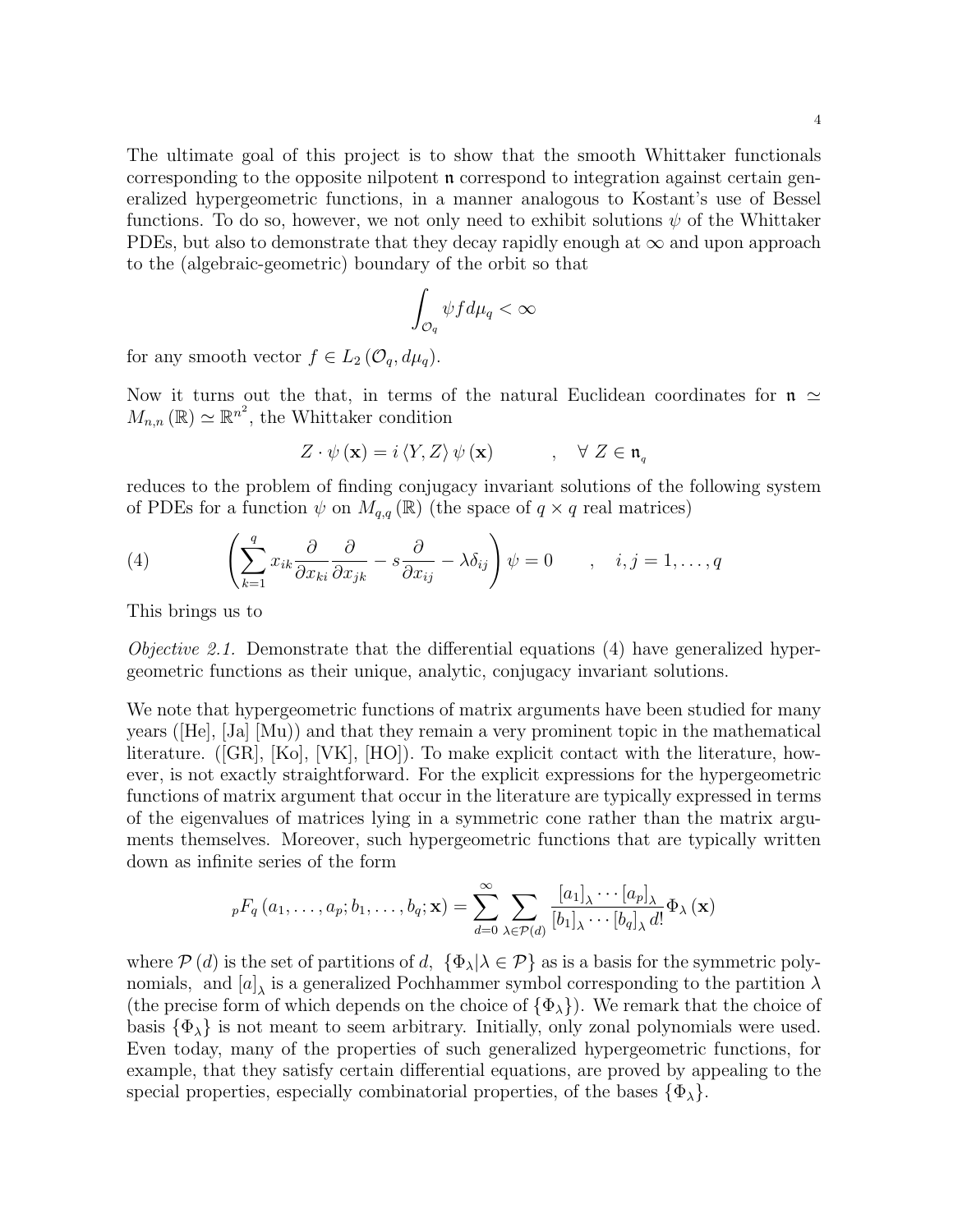5

### 3. The Matrix Calculus

We have developed a matrix calculus that is not only well-suited for connecting our generalized Whittaker PDEs with generalized hypergeometric functions, it also suggests a very natural, uniform origin for the holonomic systems of PDEs ([Kas], [GG]) associated generalized hypergeometric functions of matrix argument ([Ja], [GR], [Ko], [Ki]). Let  $\mathbf{X} = (x_{ij})_{1 \le i,j \le n}$  be an  $n \times n$  matrix of indeterminates. The characteristic polynomial of X is

$$
\det (\mathbf{X} - \lambda \mathbf{I}) = (-1)^n \lambda^n + p_1(x) \lambda^{n-1} + \dots + p_n(x)
$$

where of course  $p_1(\mathbf{X}) = tr(\mathbf{X}), p_n(\mathbf{X}) = det(\mathbf{X})$  and the intermediary  $p_i$  are the so-called generalized determinants. In what follows, it is convenient to replace the  $p_i$  by

$$
\phi_i\left(\mathbf{X}\right) = (-1)^{n+1} p_i\left(\mathbf{X}\right)
$$

From classical invariant theory one knows that the  $p_i$ , hence the  $\phi_i$ , provide a rational basis for the space of conjugacy invariant polynomials in the entries  $x_{ij}$ .

$$
\mathbb{C}[x_{ij}]^G \cong \mathbb{C}[\phi_1,\ldots,\phi_n]
$$

We also note that in terms of the  $\phi_i$ , the Cayley-Hamilton theorem takes the form

$$
\mathbf{X}^n = \phi_1 \mathbf{X}^{n-1} + \phi_2 \mathbf{X}^{n-2} + \dots + p_{n-1} \mathbf{X} + p_n \mathbf{I}
$$

and that by iterating this identity one obtains formulas of the form

$$
\mathbf{X}^{n+q} = \sum_{i=0}^{n-1} \xi_{n,q,i} \left(\phi_1, \ldots, \phi_n\right) \mathbf{X}^i
$$

which we interprete as allowing us to make a identification

$$
\mathbb{C}\left[\mathbf{X}\right] \cong \text{span}_{\mathbb{C}[x]^G}\left[\mathbf{I}, \mathbf{X}, \ldots, \mathbf{X}^{n-1}\right]
$$

Next we introduce the operator

$$
\mathbf{D} = \left(\frac{\partial}{\partial x_{ji}}\right)_{\substack{i=1,\dots,n\\j=1,\dots,n}}
$$

which acts naturally on  $\mathbb{C}[\mathbf{X}] \cong span_{\mathbb{C}[x]^G} [\mathbf{I}, \mathbf{X}, \dots, \mathbf{X}^{n-1}]$  via the rule

$$
\left(\mathbf{D}\mathbf{\Phi}\right)_{ij} = \sum_{k=1}^{n} \left(\mathbf{D}\right)_{ik} \left(\Phi\right)_{kj} = \sum_{k=1}^{n} \frac{\partial}{\partial x_{ki}} \left(\Phi\right)_{kj}
$$

as well as on conjugacy invariant polynomials via "scalar multiplication from the left". In fact, one finds

$$
\mathbf{D}\phi_q = \mathbf{X}^{q-1} - \phi_1\mathbf{X}^{q-2} - \cdots - \phi_{q-1}\mathbf{I}
$$

Remark 3.1. It is easy to also see that **D** obeys a Liebnitz-like rule when acting on  $\mathbb{C}[x]^G$ 

$$
\mathbf{D}(fg) = (\mathbf{D}f) g + f(\mathbf{Dg})
$$

and that

$$
\mathbf{DX}=n\mathbf{I}
$$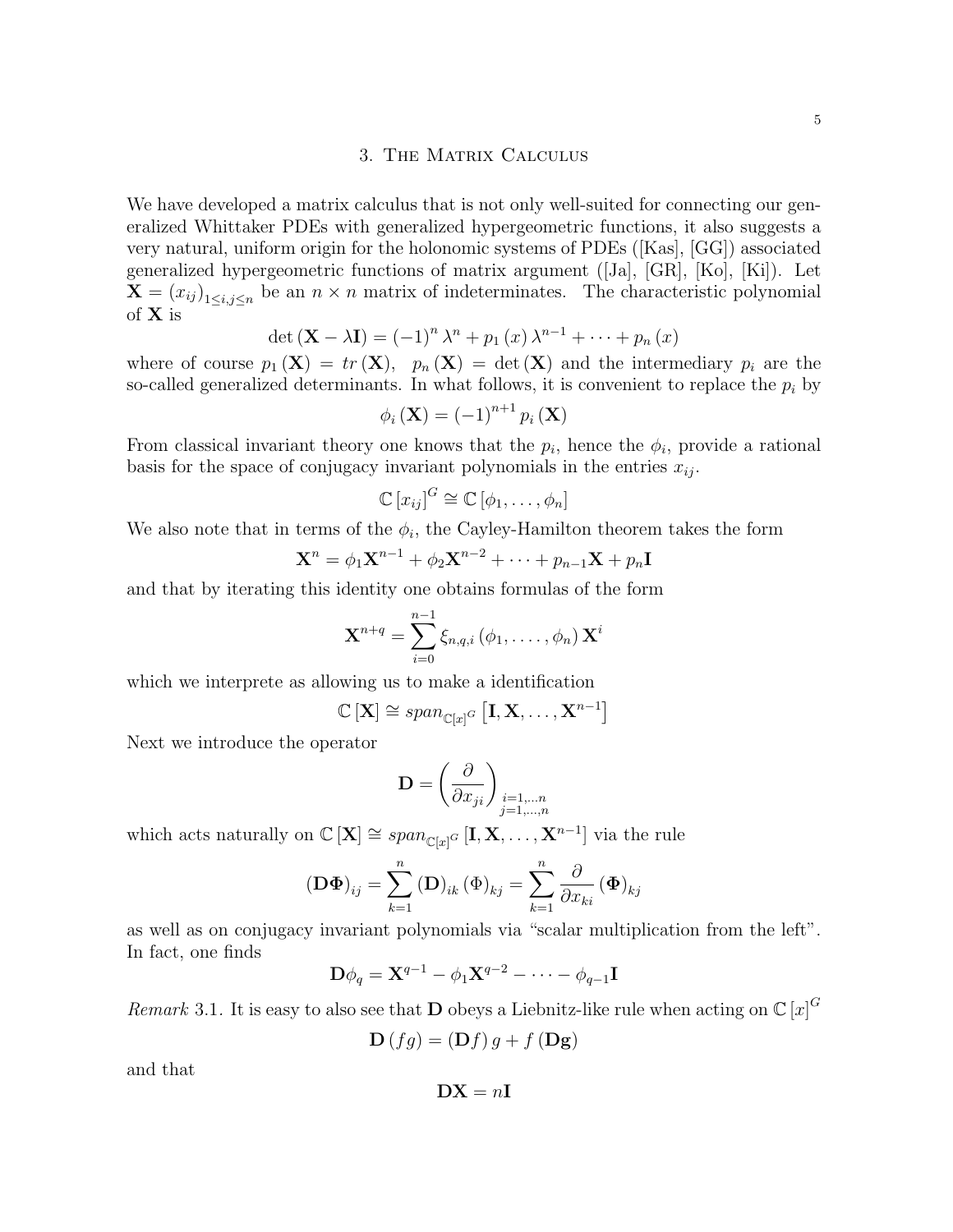However,

### $DX - XD \neq I$

It's not even close. Thus, this is not some kind of generalized Heisenberg algebra.

Actually, it's the "Euler operator" XD or more explicitly

$$
(\mathbf{XD})_{ij} = \sum_{k} x_{ik} \frac{\partial}{\partial x_{jk}}
$$

that's of most utility for us. One has

(5)  
\n
$$
\mathbf{X}\mathbf{D}(\phi_q) = \mathbf{X}^q - \sum_{i=1}^{q-1} \phi_i \mathbf{X}^{q-i}
$$
\n
$$
\mathbf{X}\mathbf{D}(\mathbf{X}^q) = n\mathbf{X}^q + \sum_{i=1}^{q-1} \psi_i \mathbf{X}^{q-i}
$$

Here the functions  $\psi_i$ ,  $i = 1, \ldots, n$  are defined by

$$
\psi_i\left(\mathbf{X}\right) = tr\left(\mathbf{X}^n\right)
$$

and are related to the generalized determinants  $\phi_i$  via

(6) 
$$
\psi_i(\mathbf{X}) = \det \begin{bmatrix} \phi_1 & 1 & 0 & \cdots & 0 \\ -2\phi_2 & \phi_1 & & 0 & \cdots & 0 \\ 3\phi_3 & & & \ddots & & \vdots \\ \vdots & & & & \ddots & 1 \\ (-1)^{n+1} q\phi_q & (-1)^q \phi_{q-1} & \cdots & \cdots & \phi_1 \end{bmatrix}
$$

To the erudite this should look a bit like the formula relating power symmetic functions to elementary symmetric functions that goes back to Newton. Indeed, that's a good hint as to how  $(6)$  is proved.

Okay, now for the first punch line that you must have seen coming, but hopefully not so simply put:

**Fact 3.2.** In terms of the operators **X** and **D**, the system  $\left(\frac{1}{4}\right)$  has a particularly simple expression:

(6) 
$$
(\mathbf{X}\mathbf{D}\mathbf{X}\mathbf{D} - s\mathbf{X}\mathbf{D} - \lambda\mathbf{X})\psi = 0.
$$

We note that when  $n = 1$ , this matrix differential equation reduces to the ordinary differential equation for the confluent hypergeometric functions (see, e.g, [AAR], pg. 188). Secondly, noting the prominence of the "Euler operator"  $E = XD$ , it is natural to view (6) as the special case (the confluent case) of a matrix calculus equation for a hypergeometric function  ${}_{p}F_{q}$ ; by which we mean a equation of the form

$$
\left[\mathbf{E}\left(\mathbf{E}-b_1\right)\cdots\left(\mathbf{E}-b_q\right)-\mathbf{X}\left(\mathbf{E}+a_1\right)\cdots\left(\mathbf{E}+a_p\right)\right]F=0.
$$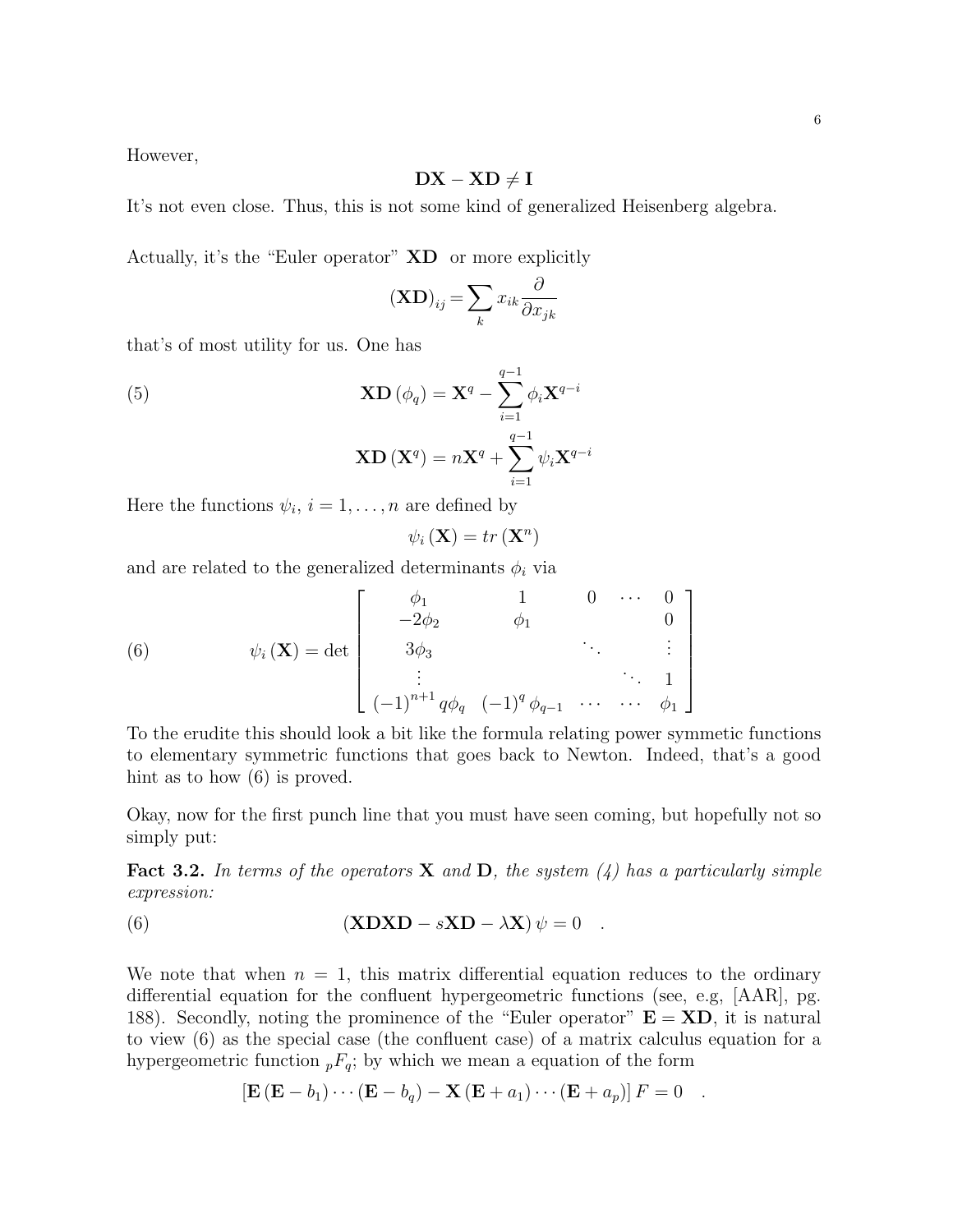But even more striking than these notational niceties is the fact that identities such as (5) enable one to actually solve (6) via a generalized power series technique. Explicitly, one makes the general ansatz

(7) 
$$
\Psi = \sum_{m \in \mathbb{N}^n} a_{m_1, ..., m_n} \psi_1^{m_1 + r_1} \cdots \psi_n^{m_n + r_n}
$$

and discovers that for non-integer s there is a unique (up to a constant factor) of conjugacy-invariant solution to (6) without singularities on the locus det  $(X) = 0$ . Indeed, the indicial equations turn out to be  $r_i = 0$ ,  $i = 1, \ldots, n-1$ , and  $r_n (r_n - s) = 0$ , and from this we can deduce the behavior of solutions as they approach the boundary of the orbit (where  $\psi_n = 0$ ); determination of this behavior will be used latter in demonstrating that, as an integral kernel,  $\Psi$  provides a continuous linear functional on the space of smooth vectors; i.e. a solution  $\Psi$  corresponds to a smooth Whittaker vector.

An explicit connection with generalized hypergeometric functions should follow along the following lines. Plugging the ansatz (4) into the matrix calculus version of a generalized hypergeometric equation and using the fact that the resulting total coefficients of **I**, **X**, . . . , **X**<sup>n-1</sup> must separately vanish, one can deduce from (6) a system of PDEs with respect to the variables  $\psi_i$ . By the conjugacy invariance of the functions  $\psi_i$ , the  $\psi_i$  actually depend only on the generalized eigenvalues of its arguments. In fact, if one evaluates any of the  $\psi_i$ ,  $i < n$ , on a symmetric matrix, one sees that it coincides with the power sum elementary symmetric function  $p_i(\lambda_1,\ldots,\lambda_n)$  of its eigenvalues, and that  $\psi_n(\mathbf{X}) = \det(\mathbf{X})$  coincides the  $n^{th}$  elementary symmetric function  $e_n(\lambda_1, \dots, \lambda_n)$ of its eigenvalues. While it is a difficult problem to explicitly express, for example, the Jack symmetric functions used by [Ko] in terms of the power sums and  $e_n$ , it should be possible, as in [Ko], to show that the corresponding holonomic system of PDEs has a unique analytic symmetric solution satisfying  $\psi(\mathbf{0}) = 1$ , and to display a generalized hypergeometric function as that solution.

In the manner outlined above, verified that, at least for  $n = 2$ , the regular, conjugacy invariant, solutions of the matrix calculus version of the Gauss hypergeometric equation

$$
\begin{aligned} \left[\mathbf{E}\left(\mathbf{E}-b\right)-\mathbf{X}\left(\mathbf{E}+a_{1}\right)\left(\mathbf{E}+a_{2}\right)\right]\psi &= 0\\ \psi\left(\mathbf{0}\right) &= 1 \end{aligned}
$$

coincides (after adjusting the parameters  $a_1, a_2$  and b) with the generalized Gauss hypergeometric equations for  ${}_2F_1$  studied by James [Ja] and Muirhead [Mu].

Our generalized Whittaker functions should correspond to a generalized confluent hypergeometric functions  $_1F_1$ . We thus led to

Objective 2.1'. Show that the matrix calculus equation (6) can be reduced to a holonomic system of second order partial differential equations having

$$
{}_{1}F_{1}\left(a;b;\mathbf{x}\right) = \sum_{d=1}^{\infty} \sum_{|\lambda|=d} \frac{[a]_{\lambda}}{[b]_{\lambda} d!} \Phi_{\lambda}\left(\mathbf{x}\right)
$$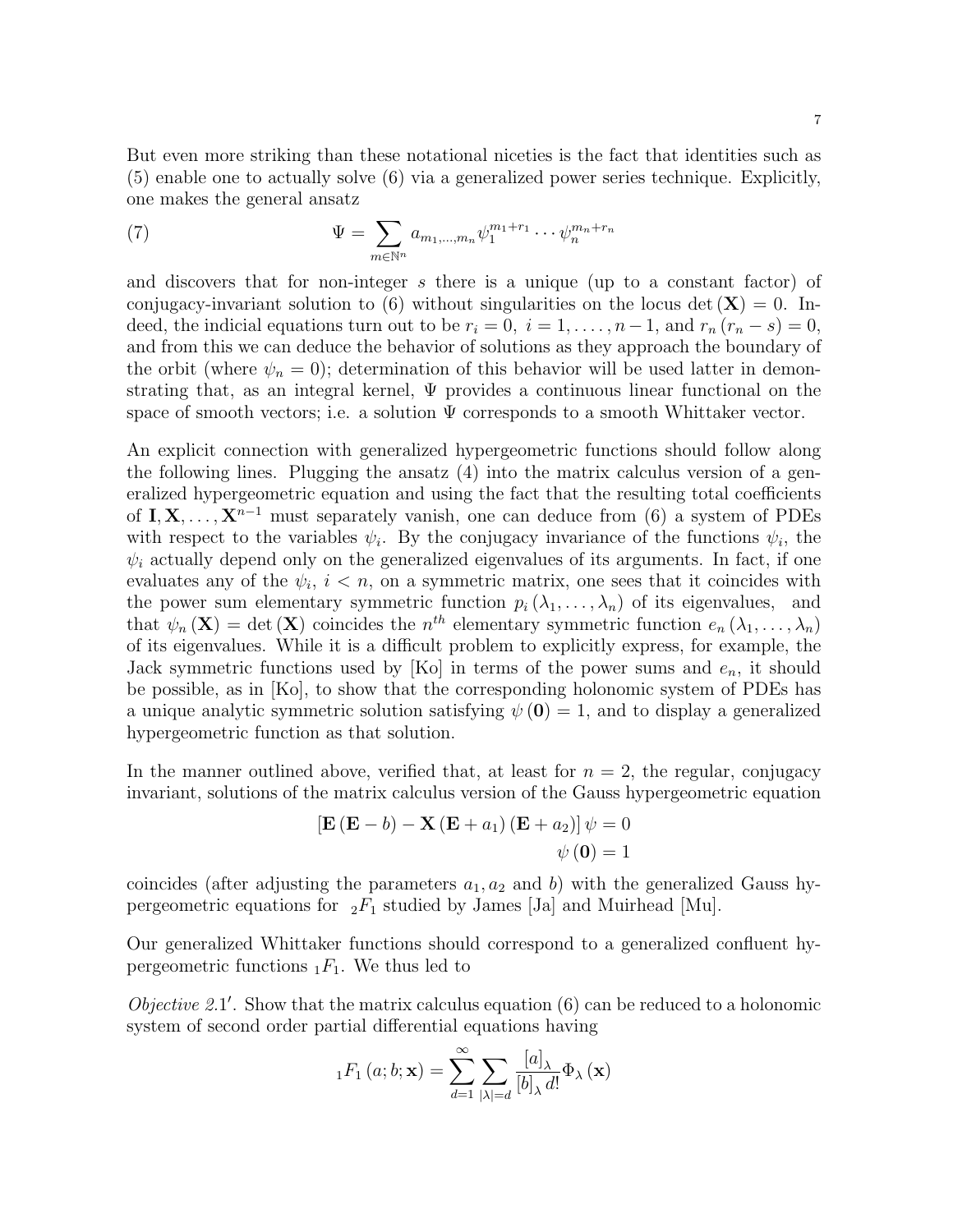is the unique analytic symmetric solution satisfying  $F(\mathbf{0}) = 1$ .

We have in mind here using the Jack symmetric polynomials (and the corresponding generalized Pochhammer symbols) as at least the initial choice for the basis functions  $\Phi_{\lambda}$ ; but we remain open to the possibility of a more convenient or natural basis presenting itself. Also, in our intended application, the parameter s will be a positive integer fixed by the choice of the small unitary representation  $\Pi_q$ , and it may be that the Whittaker functions we seek are actually special solutions of the holonomic system of PDEs.

Once the connection with the generalized hypergeometric functions is established, we can then hope to get a handle on asymptotic behavior of the solutions  $\Psi(\mathbf{x})$  as  $|\mathbf{x}| \to \infty$ . In the classical case, this is typically done by appealing to integral representations of hypergeometric functions. Via the integral representations of generalized hypergeometric functions ([GKZ], [Yan]), or by direct analysis of the differential equations [En], we expect to be able to determine the asymptotic behavior of solutions of (6).

Finally, with a handle on the asymptotics of our generalized Whittaker functions at  $\infty$ and upon approach to the singular locus (where  $\det(X) = 0$ ), we come to the next objective of this project.

*Objective 2.2.* Show that for the unique K-spherical vector  $\zeta_0 \in L_2(\mathcal{O}_q, d\mu_q)$  and the regular, conjugacy invariant solution of  $\Psi$  of (2)

(8) 
$$
\langle \Psi, \zeta_0 \rangle = \int_{\mathcal{O}_q} \Psi \zeta_0 d\mu_{\mathcal{O}}
$$
 is bounded.

This falls short of our stated goal of demonstrating that such Ψ correspond to smooth n-Whittaker functionals. However, as the spherical vector corresponds to the "lowest energy state" of the representation, the spherical vector is presumably the state with the most problematic support as  $|x| \to \infty$ . Moreover, we expect the K-finite vectors to be non-singular upon approach to the boundary of the orbit, as these K-types correspond to the K-types in the ring of regular functions on the closure of the orbit. Thus, we view demonstrating the validity of (8) as the crux to the problem of proving that  $\langle \Psi, \zeta \rangle$  is bounded for any K-finite vector in  $L_2(\mathcal{O}_q, d\mu_q)$ . Finally, using the fact that the K-finite vectors are dense in  $L_2(\mathcal{O}_q, d\mu_q)^\infty$ , it would follow that such a  $\Psi$  provides, in fact, a smooth Whittaker functional.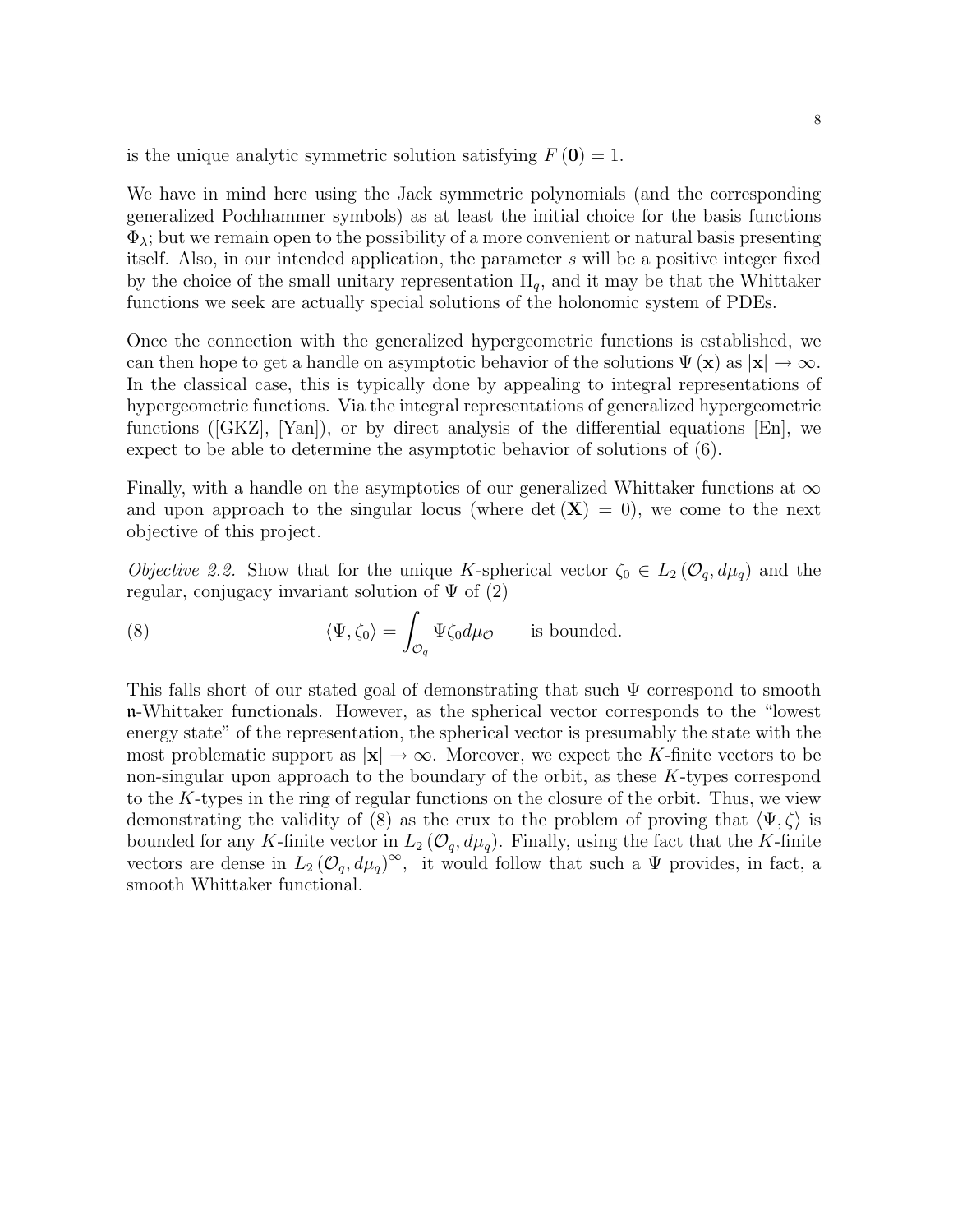#### **REFERENCES**

- [AAR ]G.E. Andrews, R. Askey and R. Roy, Special Functions, Cambridge Univ. Press, Cambridge (1999).
- [BSZ ] L. Barchini, M. Sepanski and R. Zierau, Posititivity of Zeta Distributions and Small Unitary Representations, Preprint, Oklahoma State University.
- [BZ ] Results of L. Barchini and R. Zierau, communicated privately.
- [BV ] D. Barbasch and D. Vogan, The Local Structure of Charaters, J. Funct. Anal., 37 (1980), 27-55.
- [En ] A. Endélyi, Asymptotic Expansions, Dover Publications, New York, (1956)
- [Ge ] I.M. Gel'fand, General theory of hypergeometric functions, Sov. Math. Dokl. 33 (1987), 643-646.
- [GG ] I.M. Gel'fand and S.I. Gel'fand, Generalized hypergeometric equations, Dokl. Acad. Nauk SSSR 288 (1986), 279-283 (in Russian).
- [GKZ ] I.M. Gel'fand, M.M. Kapranov, and A.V. Zelevinski, Generalized Euler integrals and A-hypergeometric functions, Adv. in Math.,  $84$  (1990), 255-271.
	- [GR ] K. Gross and St. P. Richards, Special Functions of Matrix Argument I: Algebraic Induction, Zonal Polynomials and Hypergeometric Functions, Trans. A.M.S., 301 (1987), 781–811.
	- [He ] C. Herz, Bessel Functions of Matrix Argument, Ann. Math., 61 (1955), 475-523.
- [Hec ] G.J. Heckman, Root Systems and hypergeometric functions. II, Comp. Math. 64 (1987), 353-374.
- [HO ] G.J. Heckman and E.M. Opdam, Root systems and hypergeometric functions I, Comp. Math., 64 (1987), 329-353.
- [Ja ] A.T. James, Distributions of matrix variants and latent roots derived from normal samples, Ann. Math. Stat. **35** (1964), 475-501.
- [Kas ] M. Kashiwara, Systems of Microdifferential Operators, Prog. in Math. 34, Birkhäuser, Boston, 1983.
- [Kaw ] N. Kawanaka, Shintani lifting of Generalized Gelfand-Graev Represenations, Proc. Symp. Pure Math., 47 (1987), 147-163.
- [K1 ] B. Kostant, On Whittaker Vectors and Representation Theory, Inventiones Math., 48, (1978), 101-184.
- [K2 ] B. Kostant, On Laguerre polynomials, Bessel functions, Hankel transform and a series in the unitary dual of the simply-connected covering group of  $SL(2,\mathbb{R})$ , Rep. Theory, 4 (2000), 181-224.
- [KS ] B. Kostant and S. Sahi, Jordan Algebras and Capelli Identities, Inventiones Math., **112** (1993), 657-664.
- [Ma | H. Matumoto,  $C^{-\infty}$ -Whittaker vectors for complex semisimple Lie groups, wave front sets, and Goldie rank polynomials representations, Ann. scient. E. Norm. Sup.,  $4^e$  série, t. **23**, (1980), 311-367.
- [Mu ] R.J. Muirhead, Systems of partial differential equations for hypergeometric functions of matrix argument, Ann. Math. Statistics, 41 (1970), 991-1001.
- [Mac2 ] I.G. Macdonald, Symmetric Functions and Hall Polynomials, Clarendon Press, Oxford, 1995.